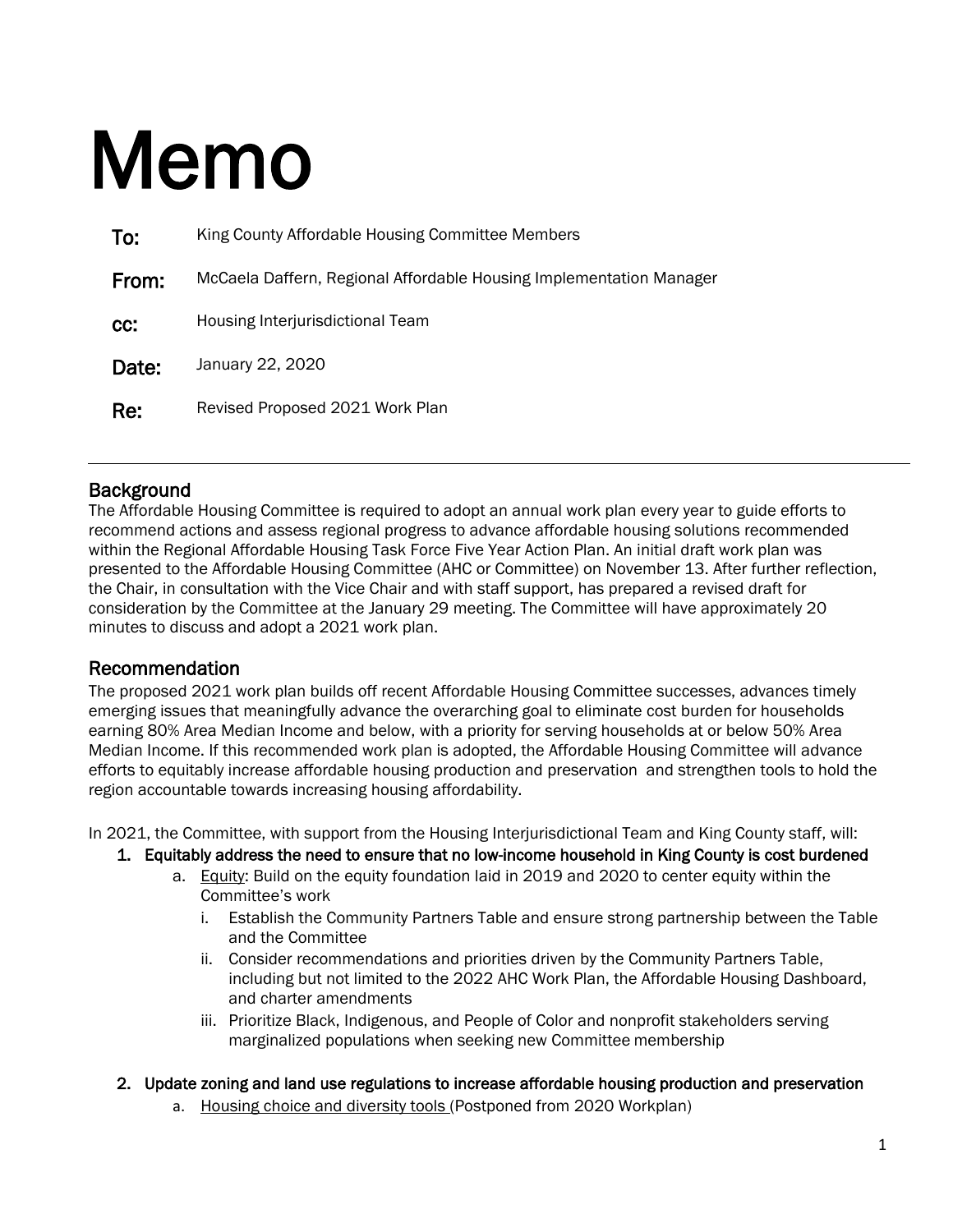- i. Identify and promote jurisdictional strategies that increase and diversify housing choices and maximize affordability, especially in areas with access to frequent or high capacity transit
- b. 2021 Countywide Planning Policies (Wrap Up 2020 Work Plan Item)
	- i. Recommend to the Growth Management Planning Council (GMPC) amendments to Countywide Planning Policies Housing Chapter and track progress towards adoption and ratification

#### 3. Identify and implement new and unused revenue tools to increase affordable housing production and preservation

- a. New and Unused Revenue (Proposed new item for Q1 2021)
	- i. Discuss, identify, and take next steps to advance the AHC's Shared Revenue Principles
	- ii. Consider and inform the Health Through Housing sales tax implementation plan

## 4. Be accountable to each other and the community

- a. Dashboard Release
	- i. Release the Affordable Housing Dashboard to serve as an effective tool for tracking and communicating regional progress towards implementation of the Regional Affordable Housing Task Force Five Year Action Plan, building awareness, and ensuring coordination and accountability for affordable housing efforts across King County
- b. Scope Dashboard Updates
	- i. Provide input on what should be included in future dashboard updates.

## 5. Advance general Committee business

- a. 2020 Annual Report
	- i. Produce and adopt annual report
- b. 2022 AHC Work Plan
	- i. Produce and adopt annual work plan in consultation with the Community Partners Table
- c. AHC Charter Revisions and Procedures
	- i. Revisit the Charter and propose changes in consultation with the Community Partners Table
	- ii.
- d. Advocacy
	- i. Support and track 2021 state legislative agenda implementation
	- ii. Develop and adopt a 2022 state legislative agenda

**Considerations**<br>Staff considered the following suitability factors while developing the recommended work plan scope:

- Impact: Projects that will have a high impact towards equitably advancing the overarching goal of the Regional Affordable Housing Task Force Five Year Action Plan.
- Timeliness: Projects that advance and build off of work launched or scoped by the Committee in 2020.
- Suitability: Issues that the Affordable Housing Committee is uniquely positioned and well-suited to advance or influence.
- Capacity: The Housing Interjurisdictional Team and staff have the capacity to support the work and the Committee has enough time at meetings to discuss and shape the work. To gauge Committee capacity and time constraints, please refer to an outline of proposed agenda topics for 2021 in *Exhibit 1.*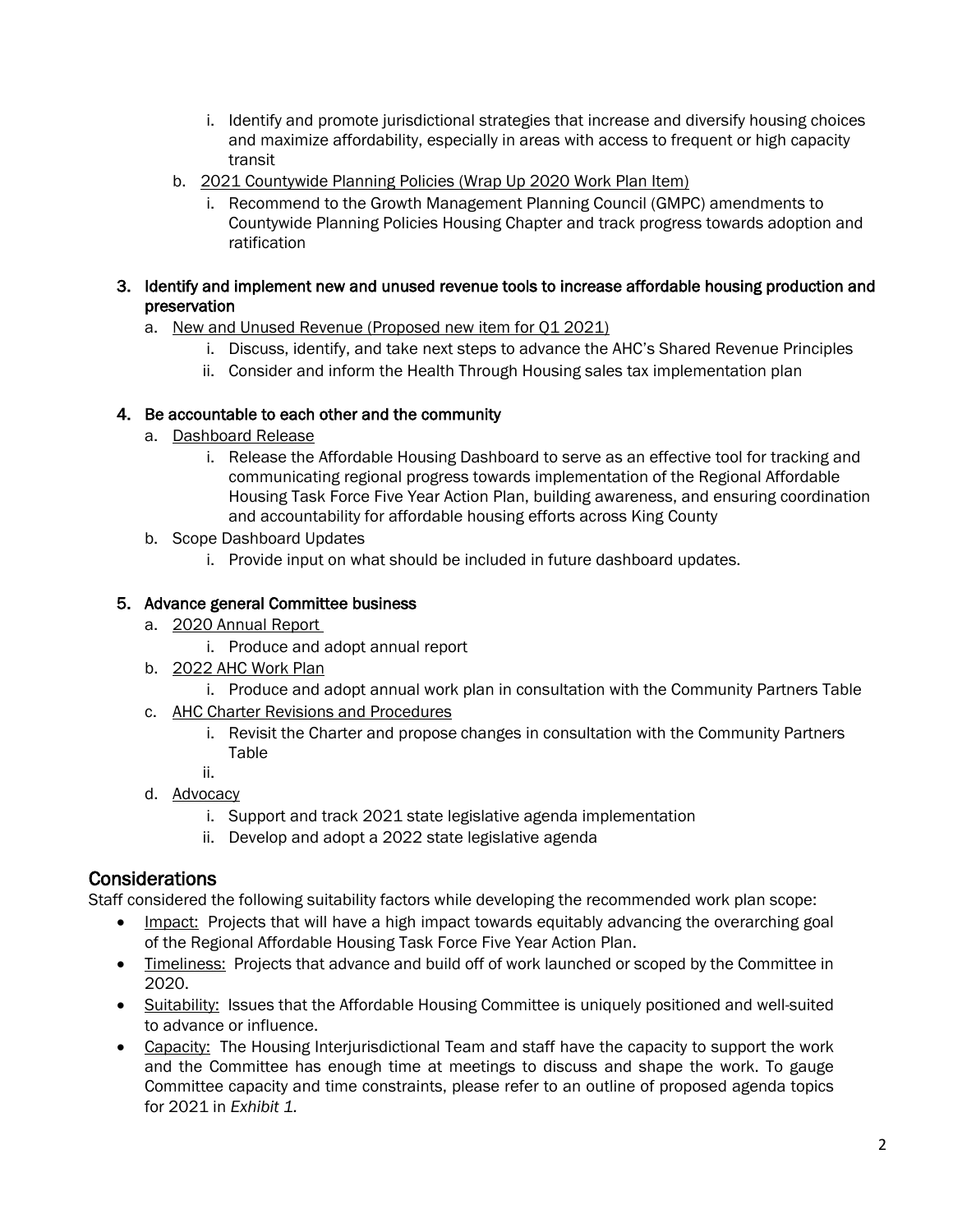In addition to these recommendations, he near- and mid-term impacts from COVID on the homeownership and rental housing markets remain unclear. Furthermore, the Community Partners Table work plan will not be set until mid-2021, which makes it difficult to anticipate how their priorities will intersect with that of the Committee. As such the work plan should be considered a flexible, living document that's subject to change if the need arises.

Exhibits<br>Exhibit 1: 2021 AHC Meeting Schedule